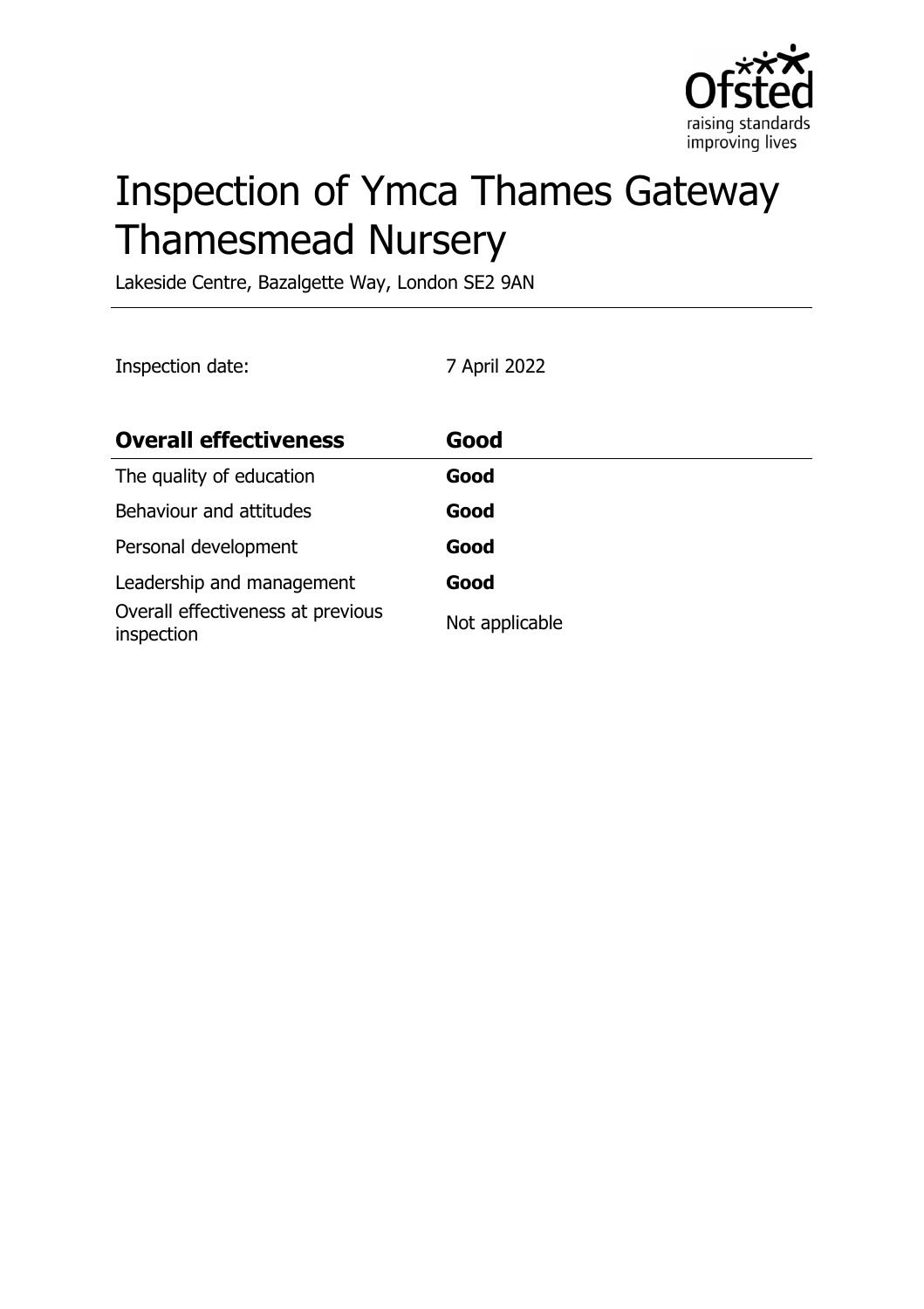

# **What is it like to attend this early years setting?**

## **The provision is good**

Children have a positive attitude to their learning and show good levels of focus and concentration. Staff provide daily yoga sessions to support children's concentration as they take part in planned activities. Children are happy and secure and supported well at the setting. Children greet each other and staff with smiles and leave their parents contentedly. Staff have high expectations for all children to learn and develop. Children independently select their chosen activity from the thoughtfully planned and varied curriculum. There is a strong emphasis on developing children's language and a love of books. This is supported through a clearly sequenced curriculum that is planned around familiar stories. Staff provide cosy reading areas, where children handle books with care. Children regularly ask staff to read their favourite stories. This supports the development of children's early reading skills.

Children are well behaved for their stage of development. They quickly learn the nursery routines and the simple rules that are in place for their safety. For example, young children learn to manage their own risks as they navigate steps within the environment. The is because staff are good role models. Children are independent and enjoy helping to carry out small, simple tasks. The atmosphere is calm and productive. Children play together with great concentration.

## **What does the early years setting do well and what does it need to do better?**

- $\blacksquare$  The manager provides an ambitious curriculum and vision for the nursery. She has a clear overview of the curriculum and monitors its effectiveness. She reviews children's progress, ensuring staff know what the children can do and need to learn next. The manager monitors staff to support them to understand the new system used for planning the curriculum. However, this is not fully embedded, and staff do not always plan for children's individual learning. Despite this, children make progress from their start points.
- $\blacksquare$  Staff actively seek support for children with special educational needs and/or disabilities. The manager and staff work closely with parents and outside agencies, to agree and regularly update individual plans. They use any additional funding that children receive successfully to support each child's individual needs.
- $\blacksquare$  Staff act as good role models for children. They listen when children talk and value what they say. Children confidently hold conversations with staff and describe past events. Staff use effective questioning when communicating with children to extend conversations. At the music station, with staff encouragement, children are able to find the different sounds when playing the xylophone. Children become confident talkers.
- $\blacksquare$  Partnership with parents is strong. Parents say that the staff are friendly and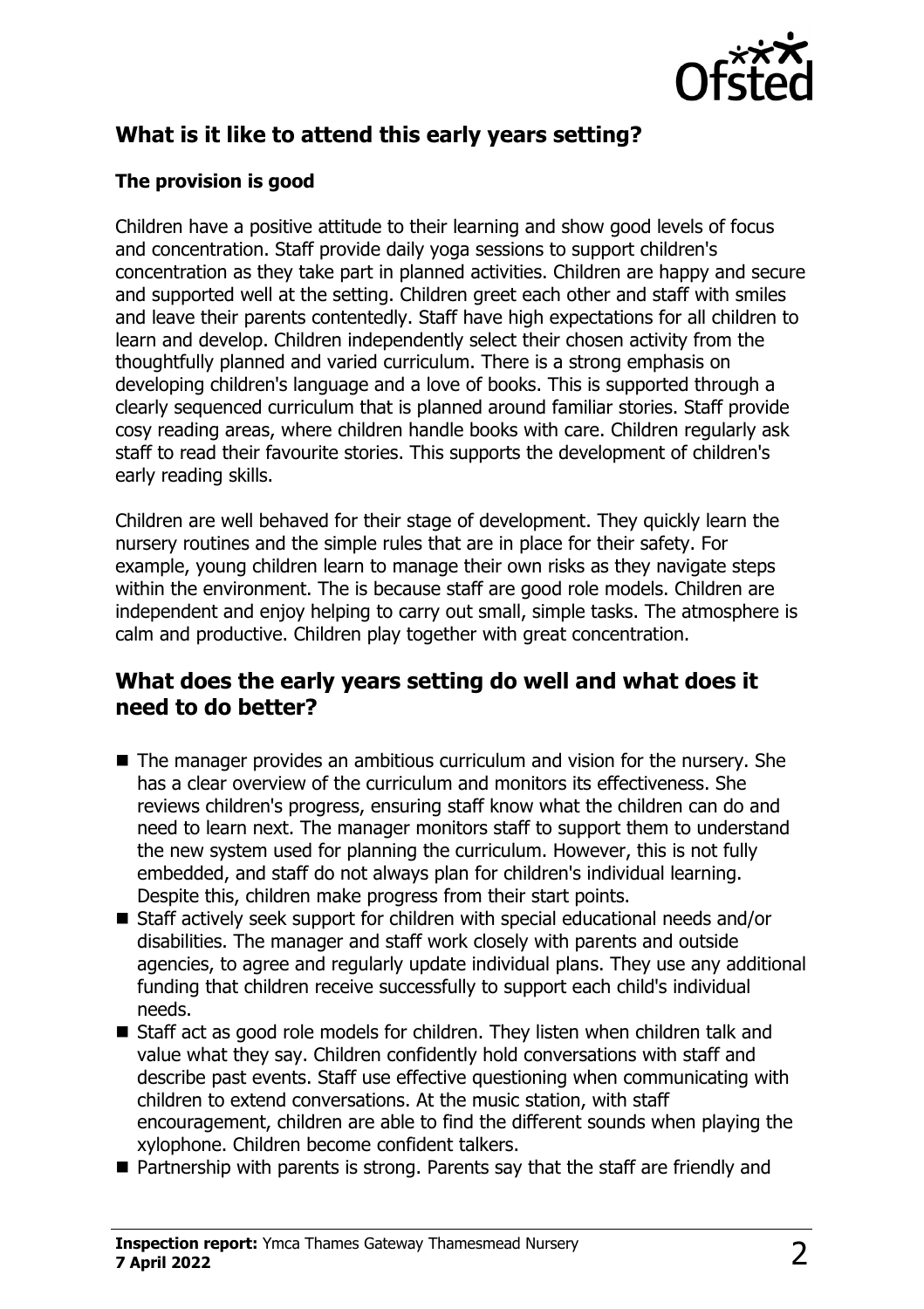

they appreciate the information they receive about their children's care routines. However, staff do not share information about what their children are learning at nursery, therefore, parents are unable to understand how to support their learning at home.

- $\blacksquare$  Children are supported well in developing healthy lifestyles and they enjoy daily access to outdoor play in the well-equipped garden. Children enjoy using ride-on and wheeled vehicles to support their physical skills. Staff deliver consistent messages to help children understand how they can make healthy choices.
- $\blacksquare$  The staff team know the children very well and work tirelessly to make sure children have exciting opportunities to learn. Children are eager and curious to try new activities. Staff engage with and join children in their activities and ensure that children receive individual attention. For example, children excitedly style staff's and each other's hair as they play hairdressers.
- Children are learning to be independent. They select their own resources in sessions for free play and understand the need to tidy away once they have finished. Children understand the routines of the day. However, at times, children wait for too long for the next activity, as adults are not fully prepared for what is happening next.
- $\blacksquare$  The staff team speak positively about the manager and the support they receive. The manager conducts regular staff supervision meetings and makes observations on the teaching practice. She places a sharp focus on improving staff's knowledge and how they can enhance their skills further.

# **Safeguarding**

The arrangements for safeguarding are effective.

The manager and staff are knowledgeable about child protection issues and have a secure understanding of the correct procedures to follow, both within the company and externally, should they have concerns about a child. Staff have a good understanding of wider safeguarding issues. Robust recruitment and vetting procedures are in place to ensure staff are suitable to work with children. Staff induction and ongoing supervision ensure that staff remain so. Staff are vigilant about safety and put in place a range of procedures to help keep children safe.

# **What does the setting need to do to improve?**

#### **To further improve the quality of the early years provision, the provider should:**

- $\blacksquare$  provide support for staff, so that they fully understand how to include children's individual targets when planning the curriculum, to enhance their learning even further
- $\blacksquare$  improve the organisation of routines in the day to ensure children are not waiting too long during transition times.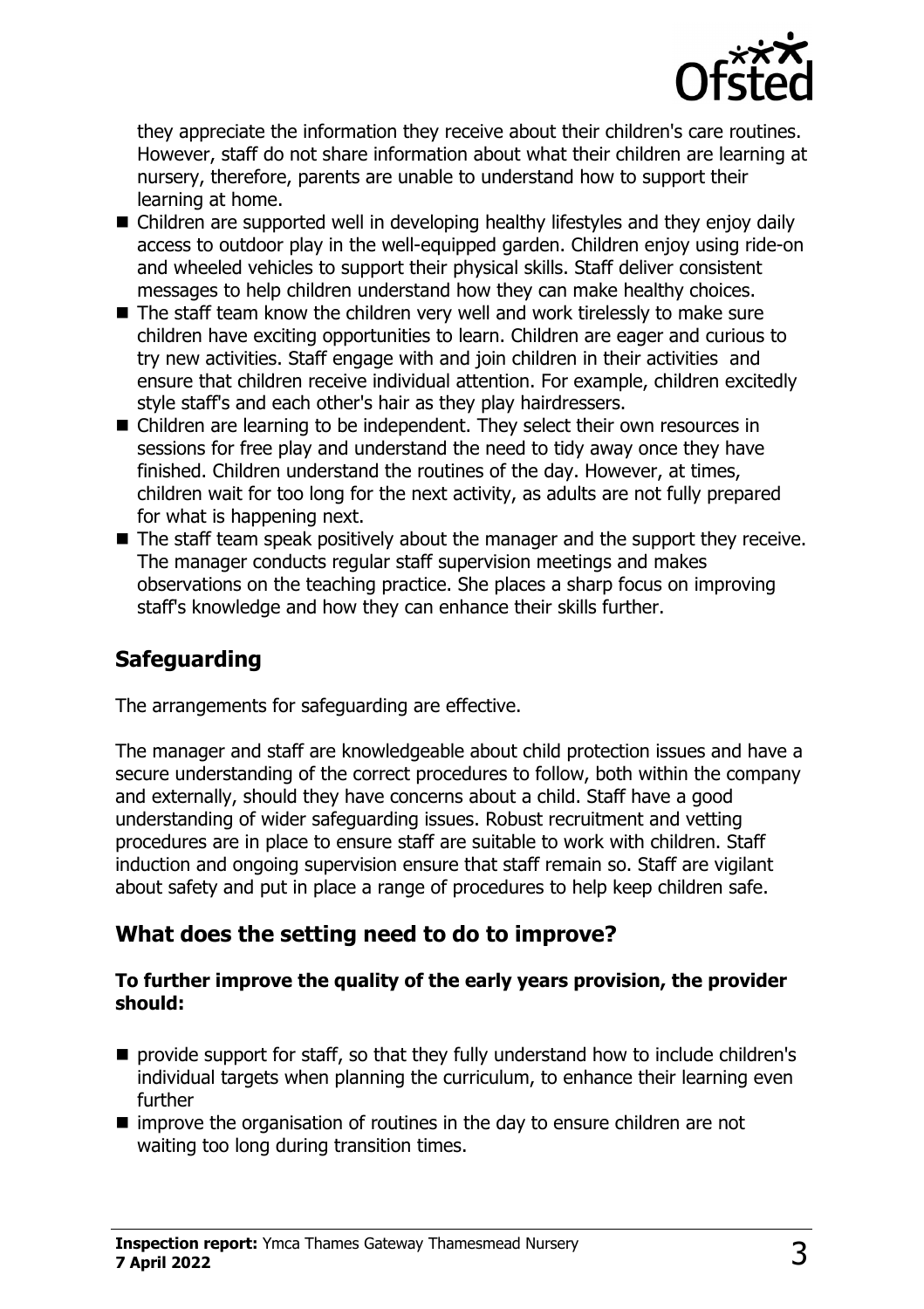

| <b>Setting details</b>                         |                                    |
|------------------------------------------------|------------------------------------|
| Unique reference number                        | 2518241                            |
| <b>Local authority</b>                         | <b>Bexley</b>                      |
| <b>Inspection number</b>                       | 10207954                           |
| <b>Type of provision</b>                       | Childcare on non-domestic premises |
| <b>Registers</b>                               | Early Years Register               |
| Day care type                                  | Full day care                      |
| Age range of children at time of<br>inspection | $1$ to $4$                         |
| <b>Total number of places</b>                  | 58                                 |
| Number of children on roll                     | 40                                 |
| Name of registered person                      | <b>YMCA Thames Gateway</b>         |
| Registered person unique<br>reference number   | RP521651                           |
| <b>Telephone number</b>                        | 02077818224                        |
| Date of previous inspection                    | Not applicable                     |

## **Information about this early years setting**

Ymca Thames Gateway Thamesmead Nursery registered in 2019. It is situated in the London Borough of Bexley. The nursery operates from Monday to Friday all year round, from 8am to 6pm, with the option of an early start at 7.30am. The nursery employs four members of staff, of which three, including the manager, hold a level 3 childcare qualification. The nursery offers funding for children aged two, three and four years old.

## **Information about this inspection**

#### **Inspector**

Tracey Murphy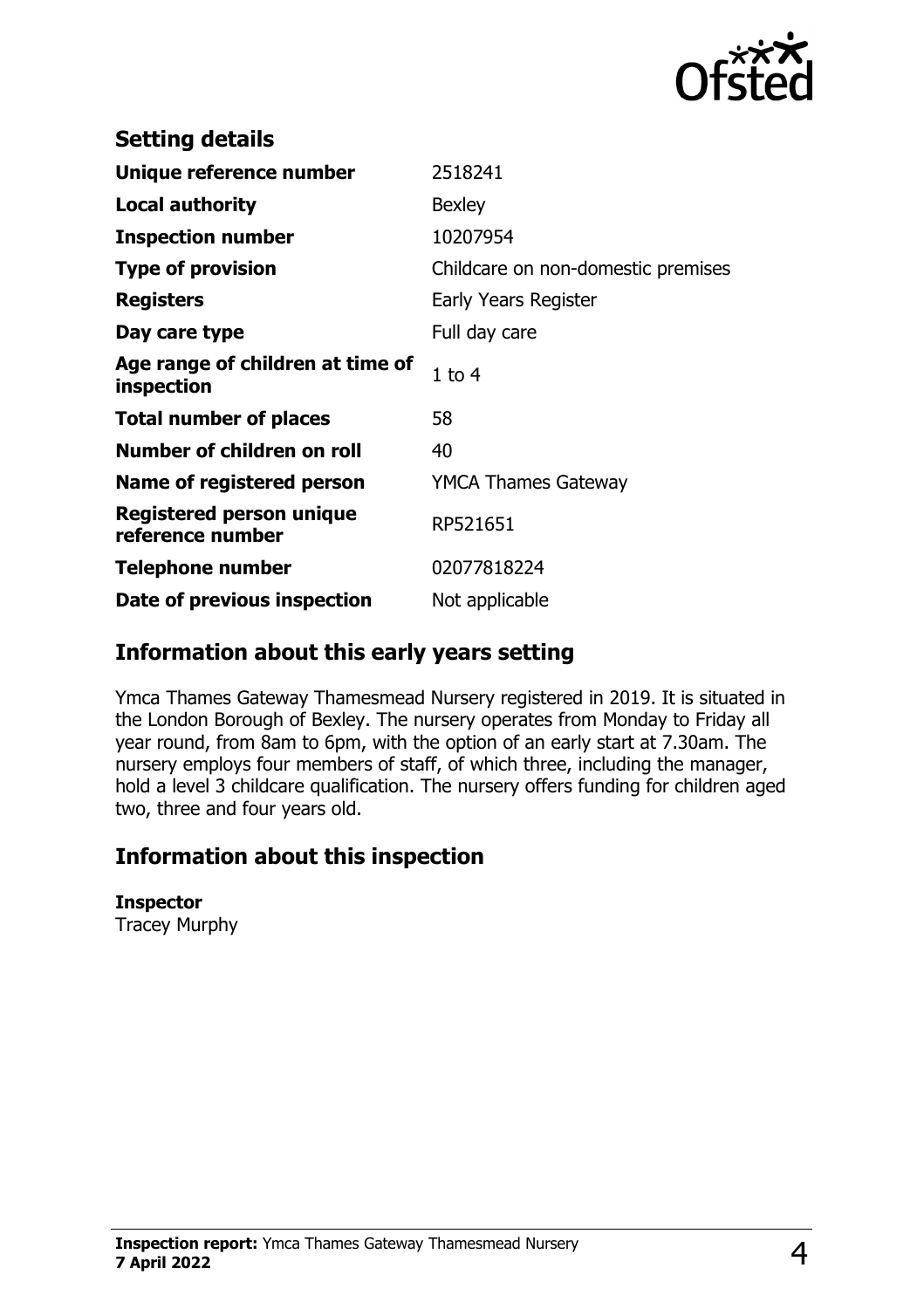

### **Inspection activities**

- $\blacksquare$  This was the first routine inspection the provider received since the COVID-19 pandemic began. The inspector discussed the impact of the pandemic with the provider and has taken that into account in their evaluation of the provider.
- $\blacksquare$  The manager joined the inspector on a learning walk and talked to the inspector about their curriculum and what they want their children to learn.
- $\blacksquare$  The inspector spoke to children, to find out about their time at the setting.
- $\blacksquare$  Staff spoke to the inspector during the inspection.
- $\blacksquare$  The inspector and manager completed a joint observation and observed the interactions between staff and children.
- $\blacksquare$  The inspector spoke to several parents during the inspection and took account of their views.
- $\blacksquare$  The inspector looked at relevant documentation and reviewed evidence of the suitability of staff working in the nursery.

We carried out this inspection under sections 49 and 50 of the Childcare Act 2006 on the quality and standards of provision that is registered on the Early Years Register. The registered person must ensure that this provision complies with the statutory framework for children's learning, development and care, known as the early years foundation stage.

If you are not happy with the inspection or the report, you can [complain to Ofsted](http://www.gov.uk/complain-ofsted-report).